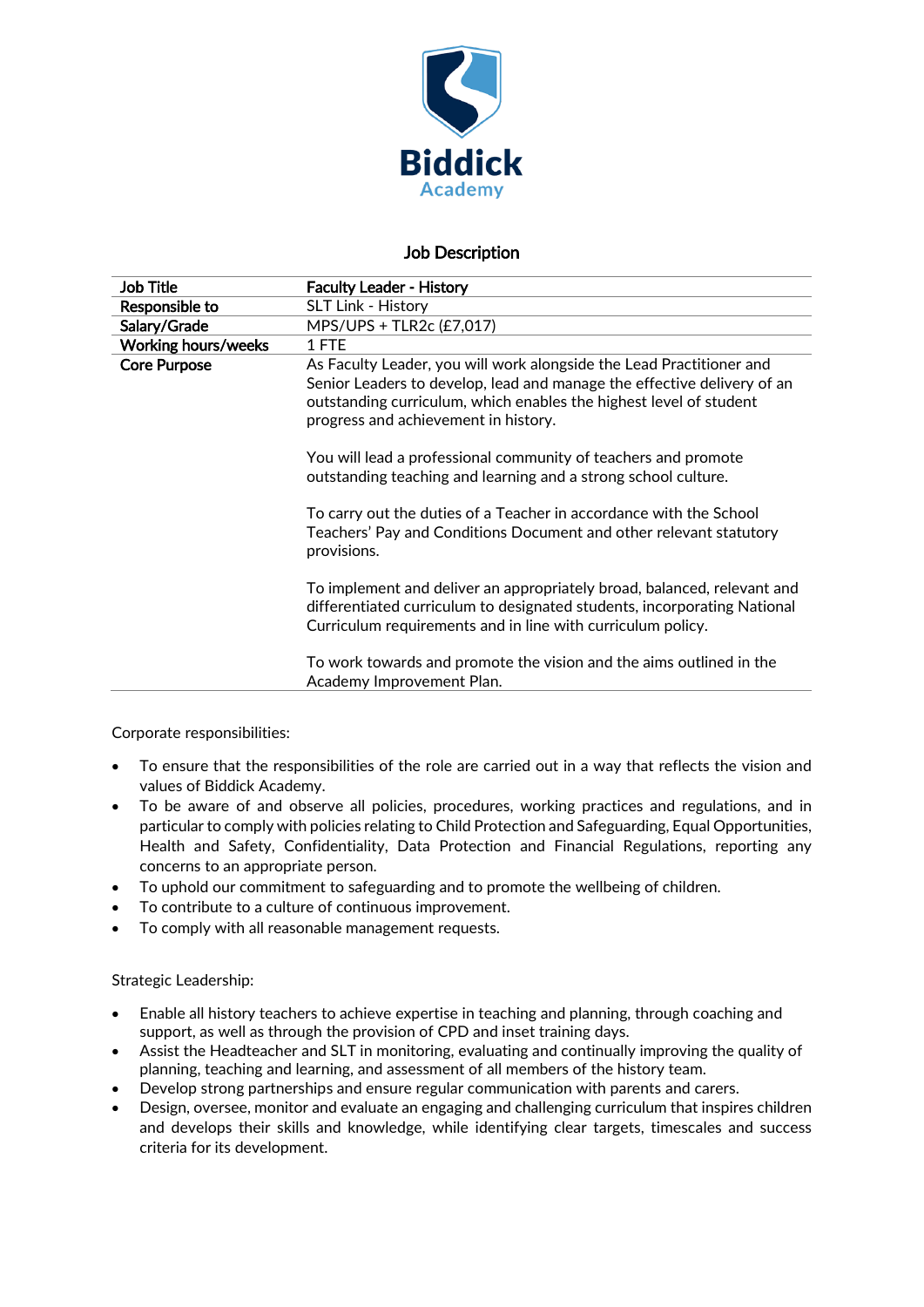- Model outstanding teaching and lead collaborative planning and development, including the sharing of resources and best practice within the department.
- Ensure continuity and progression by supporting colleagues in choosing the appropriate sequence of learning, highly effective teaching methods, and setting clear learning objectives through an agreed scheme of learning.
- Monitor the work of the department through rigorous and regular lesson observations and provide detailed, constructive feedback.
- Use data to inform teaching and learning, identify areas for intervention and provide feedback to students, staff and families in order to promote progress and outcomes.
- Manage behaviour effectively to create a safe, respectful and nurturing environment so that students can focus on learning.
- Oversee the implementation of numeracy across the curriculum through the development and implementation of a pastoral programme.

### Line Management:

• Act as line manager for designated colleagues, including managing the appraisal process.

## Curriculum:

Our teachers are expected to:

- Contribute to curriculum development.
- Plan, teach and evaluate lessons, ensuring that the learning experience for all students is well matched to their educational needs.
- Deliver a high quality learning experience that meets internal and external quality standards.
- Assess, record and report on the attendance, progress, development and attainment of students.
- Provide set targets for students and provide feedback, ensuring students know how best to improve, maintaining accurate and relevant records as required.
- Maintain a positive, conducive and safe learning environment, being aware of and responding to any health and safety issues.
- Encourage high standards in punctuality and presentation of work.
- Set high expectations for students' behaviour and maintain a good standard of discipline through well focused teaching, fostering positive relationships and implementing the behaviour policy.
- Use ICT appropriately and creatively to support effective learning.
- Consistently apply and support the development of policies which enable effective learning and inclusion.
- To contribute to the professional development of colleagues.

### Knowledge and Skills:

- Keep up to date with national developments in history, pedagogy, educational knowledge, curriculum specifications and leadership initiatives.
- Keep up to date with developments in the use of performance data.

### Quality Assurance:

- Establish and reinforce common standards of good practice.
- Monitor and evaluate performances against school, local and national performance.
- Monitor the quality of the curriculum in line with the requirements of self-evaluation and the School Improvement Plan.

### Meetings:

• Meet regularly, as required, with the Faculty Leader, SLT Link or Senior Leaders.